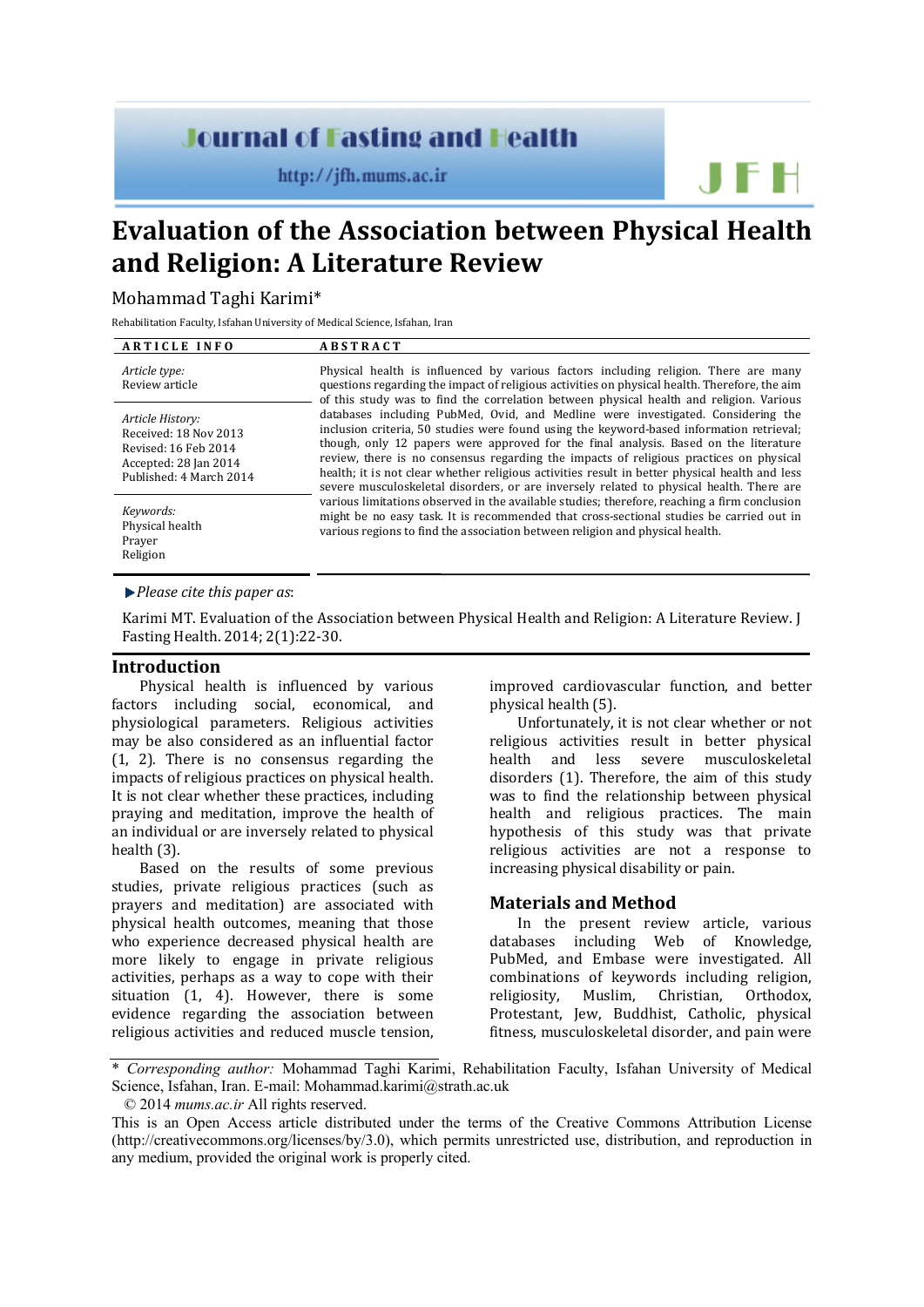| Table 1. The results of quality assessment and the study outputs regarding the effects of religious activities on health status |  |
|---------------------------------------------------------------------------------------------------------------------------------|--|
|                                                                                                                                 |  |

| Ref.<br>number | <b>Authors</b>        | Study<br>type        | Level of<br>evidence | Quality<br>score | Method                                                                                                                                                                                                                                                                                                                                                                                                                      | <b>Results</b>                                                                                                                                                                                                                 |
|----------------|-----------------------|----------------------|----------------------|------------------|-----------------------------------------------------------------------------------------------------------------------------------------------------------------------------------------------------------------------------------------------------------------------------------------------------------------------------------------------------------------------------------------------------------------------------|--------------------------------------------------------------------------------------------------------------------------------------------------------------------------------------------------------------------------------|
| (1)            | Rippintrop et al      | Survey-<br>based     | 4                    | 22               | One hundred and fifty-seven subjects with<br>chronic knee, shoulder, and low back pain<br>were asked to participate in this study. The<br>mean age of the subjects was $52.7 \pm 16.3$<br>years. In total, 144 subjects with various<br>religious and ethical backgrounds agreed to<br>participate in this study. The religiousness<br>and pain were scored using<br>BMMRS and McGill pain questionnaires,<br>respectively. | Religion appears to have<br>both costs and benefits for a<br>population with chronic<br>pain. Those with worse<br>physical health may be<br>more likely to engage in<br>private religious activities<br>as a coping mechanism. |
| (21)           | Idler and Kasl Cohort |                      | 4                    | 20               | The effect of religion on the physical health<br>of a group of elderly subjects was<br>monitored for 12 years. No information<br>regarding the age and the number of<br>participants was included.                                                                                                                                                                                                                          | The results showed that<br>performing<br>religious<br>activities is a good predictor<br>of better health function.<br>This study supports the<br>importance of religion on<br>the<br>improvement<br>of<br>physical fitness.    |
| (22)           | Ellison and<br>Levin  | Review               | 5                    |                  | In this study, the effect of religion on<br>physical and mental health was discussed;<br>however, the number of the analyzed<br>studies was not mentioned. The validity of<br>the scale used to score religion was<br>discussed.                                                                                                                                                                                            | The authors concluded that<br>the<br>usefulness<br>of<br>quantitative data in studies<br>on health and religion<br>should not be overlooked.<br>Therefore, further research<br>is required in this regard.                     |
| (23)           | Idler                 | Original<br>research | 4                    | 23               | In this study, the patterns of religious<br>involvement and the health status of 2,811<br>elderly subjects were evaluated.                                                                                                                                                                                                                                                                                                  | The results showed a higher<br>degree of public religious<br>involvement<br>associated<br>with a lower degree of<br>functional disability.                                                                                     |
| (24)           | Paul et al            | Review               | 5                    | 20               | In this study, the effect of prayer on physical<br>health was discussed. There was no<br>information regarding the number of<br>covered studies.                                                                                                                                                                                                                                                                            | The results represent some<br>evidence which supports<br>the direct effect of prayer on<br>physical health. This study<br>suggests considerations for<br>further<br>experimental<br>research on prayer.                        |

used. The current review investigated studies conducted between 1960 and 2012.

The studies which were concerned with the most widely-known religions (such as Islam, Christianity, and Judaism), were published in English language, and focused on physical health, were included in this review article. The quality of the studies was evaluated using Black and Down tool [\(6\)](#page-7-5).

# **Results**

Although 50 studies were found with the mentioned keywords, only 12 papers were eligible for the final analysis, which met the inclusion criteria. Most of the studies were conducted regarding the effects of religion on<br>mental and psychological health. The mental and psychological health. The religiousness and the age of the participants varied in these studies. For instance, only in one of the studies, 3,581 elderly subjects were selected, and in some studies, most of the participants were Christians and Jews. Some of the studies focused on the impact of prayer movements and postures on the development of vertebral stress injuries, and the influence of fasting on postural stability.

The quality assessment of the selected studies is shown in Tables 1 and 2. As can be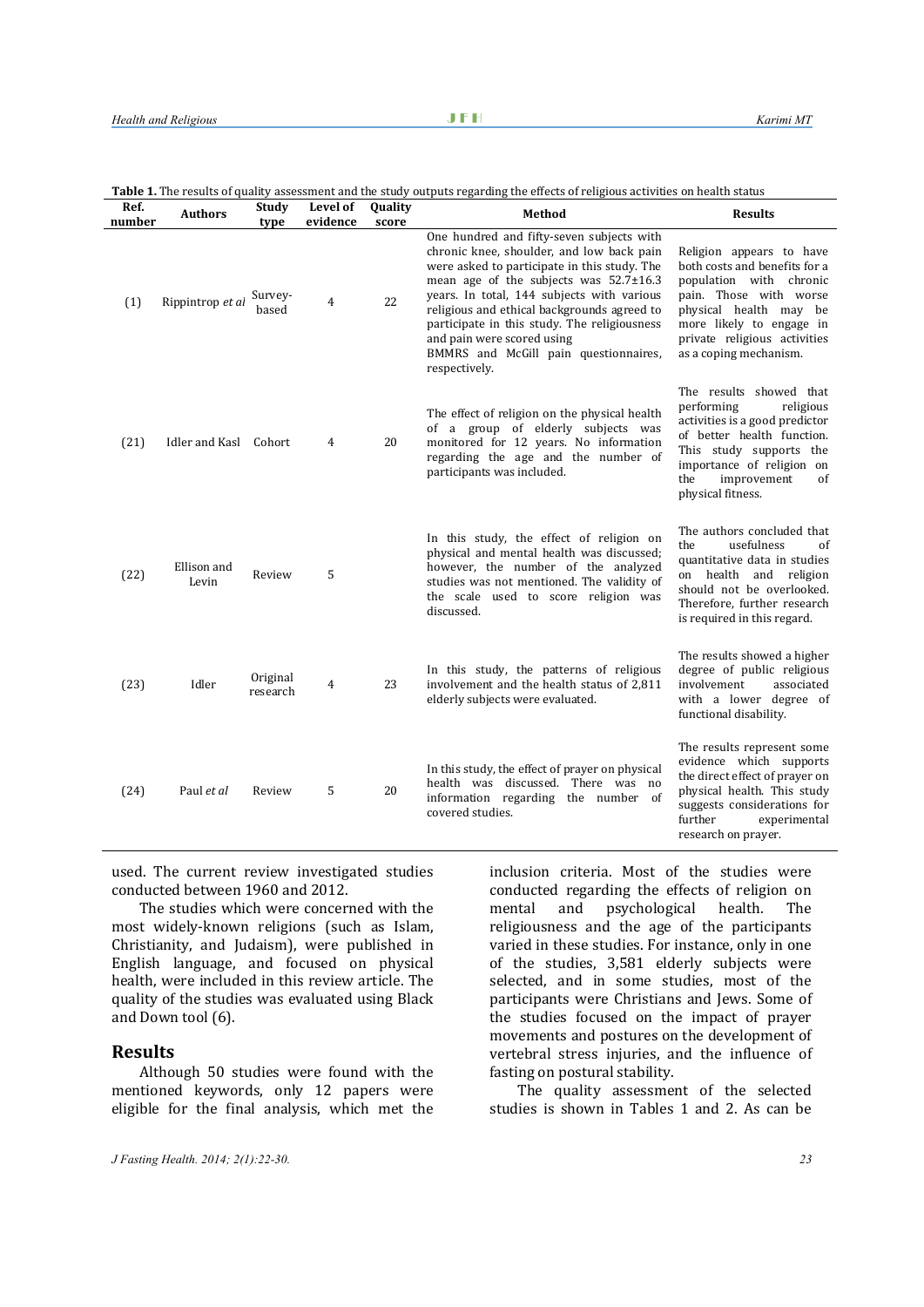**Table 2.** The results of quality assessment and the study outputs regarding the effects of religious activities on health status

| Ref.<br>number | <b>Authors</b>    | Study<br>type        | Quality<br>score | Method                                                                                                                                                                                                                                                                                                                                                                                         | <b>Results</b>                                                                                                                                                                                                                                                                                                                                                   |
|----------------|-------------------|----------------------|------------------|------------------------------------------------------------------------------------------------------------------------------------------------------------------------------------------------------------------------------------------------------------------------------------------------------------------------------------------------------------------------------------------------|------------------------------------------------------------------------------------------------------------------------------------------------------------------------------------------------------------------------------------------------------------------------------------------------------------------------------------------------------------------|
| (7)            | Abouhassan et al  | Original<br>research | 21               | In this study, the loads applied on L5/S1<br>in 33 healthy male Muslims was measured<br>during bowing posture, using the motion<br>analysis system. There is no clear<br>description about the method used to<br>calculate the loads applied on L5/S1.                                                                                                                                         | The results showed a high value of<br>compression and shearing forces<br>applied on L5/S1. A new posture<br>was recommended in this study to<br>decrease the applied loads. In the<br>new posture, it was recommended<br>to use some degree of knee flexion<br>to reduce the pelvic tilt.                                                                        |
| (25)           | Brisswalter et al | Original<br>study    | 20               | Two fasting and non-fasting groups of<br>healthy subjects participated in this study.<br>Two analyses (one before fasting and the<br>other after two weeks of fasting) were<br>performed. Maximum running test and<br>maximum voluntary<br>knee<br>extensor<br>contractions were selected as the main<br>variables in this study.                                                              | It was shown that maximum<br>voluntary contraction decreases at<br>the end of Ramadan fasting. Also,<br>the performance of the subjects<br>decreased after this month.                                                                                                                                                                                           |
| (8)            | Souissi et al     | Original<br>study    | 21               | The effect of Ramadan fasting on postural<br>stability was evaluated. The stability was<br>evaluated one week before and two weeks<br>after Ramadan fasting. A Kistler force<br>plate was used to measure standing<br>stability. The sway velocity was measured<br>during unipedal and bipedal stance with<br>opened and closed eyes. A group of judo<br>athletes were selected in this study. | The results showed that COP sway<br>velocity during bipedal and unipedal<br>stance was significantly lowered<br>Ramadan<br>during<br>fasting<br>in<br>comparison with the pre-Ramadan<br>period.<br>Ramadan<br>fasting<br>may<br>affect<br>negatively<br>the<br>postural<br>control of judo athletes and may<br>affect their performance during<br>competitions. |
| (10)           | Memari et al      | Original<br>research | 20               | The aim of this research was to determine<br>the effects of Ramadan fasting on body<br>composition, caloric intake, and physical<br>performance in young female athletes (12<br>females within the age range of 15-27<br>years). The performance (balance and<br>explosive leg power) was measured<br>before and after Ramadan.                                                                | The results showed that Ramadan<br>fasting<br>could<br>affect<br>body<br>composition,<br>but<br>not<br>physical<br>performance in female athletes<br>during Ramadan.                                                                                                                                                                                             |
| (9)            | Chennaoui et al   | Original<br>research | 20               | The physical performance of 8 athletes<br>was tested before and after Ramadan.<br>Energy availability and metabolic cost<br>were measured in this study.                                                                                                                                                                                                                                       | The results confirmed that sleep<br>disturbances, energy deficiency, and<br>fatigue during Ramadan fasting may<br>decrease the physical performance<br>of Muslim athletes.                                                                                                                                                                                       |
| (11)           | Zerguini et al    | Original<br>research | 20               | Four male Tunisian junior football teams<br>participated in this study. The physical<br>performance was evaluated before and<br>after Ramadan.                                                                                                                                                                                                                                                 | It was shown that biochemical,<br>nutritional,<br>and<br>physical<br>performances were not adversely<br>affected in young male football<br>players who fasted during Ramadan.                                                                                                                                                                                    |
| (13)           | Chtourou et al    | Original<br>research | 21               | This study was designed to assess the<br>effects of Ramadan fasting on young<br>soccer players. Twenty junior male soccer<br>players participated in this study. The<br>total distance travelled was evaluated.                                                                                                                                                                                | The results of this study showed<br>that the performance of young<br>soccer players was influenced by<br>Ramadan fasting.                                                                                                                                                                                                                                        |

seen from these tables, most studies lack high quality. Brief reviews of the results of these studies are presented in Tables 1 and 2.

The level of religious activities- the amount of attendance in religious activities- was

determined by considering the functional and behavioral aspects of religious activities. The functional aspect of these practices was determined by the frequency of religious attendance, praying, and media consumption.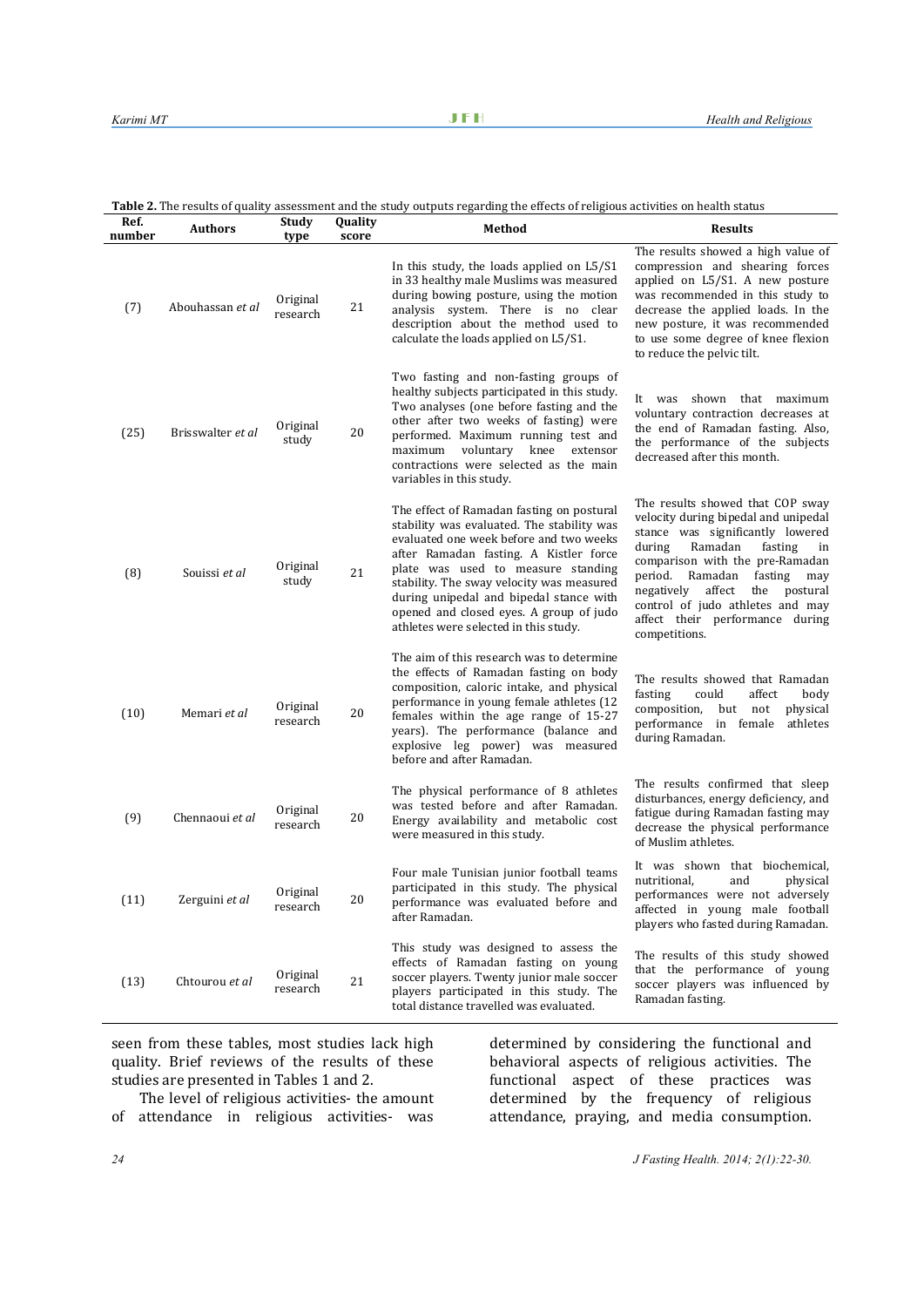One of the scales used to measure the key<br>domains of religiousness was The religiousness was The<br>Measurement of Multidimensional Religiousness/Spirituality for Use in Health Research.

## **Discussion**

The effects of religion on physical health have always been a matter of controversy. Furthermore, it is not clear whether performing religious activities such as prayer and fasting influence physical health. According to the literature, the conducted studies can be divided into two main groups: studies based on the surveys and follow-ups [\(1-5\)](#page-7-0), and those analyzing the effects of religious activities on physical health by measuring the physical performance [\(7-11\)](#page-7-6).

In one research study, conducted on 122 patients with chronic musculoskeletal pain, it was shown that private religious activities were inversely related to physical health outcomes [\(1\)](#page-7-0). According to this study, religious practices may have both costs and benefits for the health of individuals with chronic pain.

In another cross-sectional study on 3,581 elderly patients, it was revealed that those who prayed or read bible on a daily basis had a greater number of physical impairments; on the other hand, those who engaged in prayers once per week had the least number of impairments [\(4\)](#page-7-3). Although the performed study did not assume an inverse relationship between health and religion, it was concluded that performing private religious activities is a response to increasing disability and pain [\(4\)](#page-7-3). It was also assumed that any direct relationship between religion and physical health improvement may be associated with greater social support offered by the governments, which leads to better physical health [\(12\)](#page-7-12). Another study also showed that prayer may be associated with<br>reduced muscle tension. improved improved cardiovascular function, and better physical health in patients with knee pain [\(5\)](#page-7-4).

Regarding Ramadan fasting, some studies evaluated its influence on the physical health of athletes. Table 2 shows the studies investigating the influence of Ramadan fasting on physical performance. As it is indicated in this table, there is no consensus regarding the influence of

Ramadan fasting on physical performance [\(9-11,](#page-7-9) [13-15\)](#page-7-11). However, it can be concluded that by using specific time schedules, the negative effects of Ramadan fasting on physical performance can be reduced. This time schedule should be arranged in a way to provide enough sleep and nutrition for the subjects [\(9,](#page-7-9) [11,](#page-7-10) [14\)](#page-7-13).

There are two main challenges which need to be acknowledged regarding the studies on Ramadan fasting. The first problem is the limited number of subjects in these studies; due to this limitation, it would be difficult to draw firm conclusions based on their results. The second challenge is the time of Ramadan fasting which varies in the mentioned studies.

In one of the studies investigating the influence of Ramadan fasting on postural stability, a group of male judokas were recruited [\(8\)](#page-7-7). Sway velocity was measured during single and double limb stance with open and closed eyes. The results showed that sway velocity was lower during the fasting period compared with the non-fasting period. Therefore, it was concluded that fasting may negatively influence the postural control of judo athletes. Two<br>problems were associated with the problems were associated with the<br>aforementioned study. First of all. the ed study. First of all, the<br>concluded that the stability researchers decreased during fasting due to the reduction of sway velocity. However, based on various studies, the decrease in center of pressure (COP) velocity represents better balance [\(16,](#page-7-14) [17\)](#page-8-5); therefore, the conclusion seems questionable.

The second problem of the aforementioned study is that stability was measured while the subject was standing and walking; consequently, having less COP velocity cannot be a good indicator of dynamic stability [\(18\)](#page-8-6). Moreover, there is not a significant correlation between static and dynamic stabilities, which means that having static stability does not guarantee dynamic stability.

Unfortunately, it is not possible to reach a solid conclusion regarding the relationship between physical health and religion, based on the results of the first group of studies. There are some challenges which need to be acknowledged [\(2,](#page-7-1) [3,](#page-7-2) [19\)](#page-8-7). The first point is the method used to describe a religious person. It is important to distinguish between behavioral and functional aspects of religious activities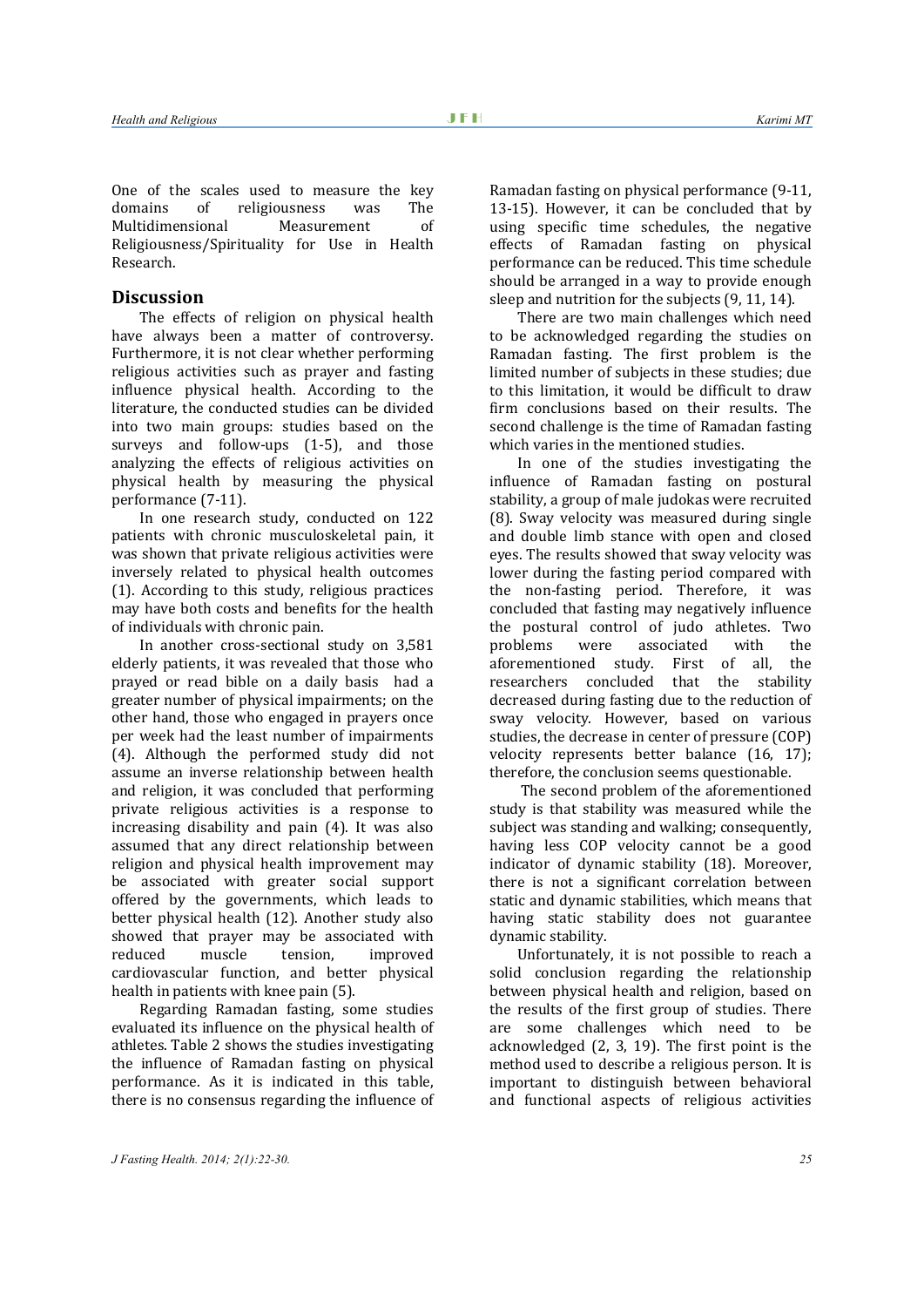

**Figure 1.** The diagram of the stages used in this review article

(frequency of religious attendance, prayer, and media consumption); moreover, performing religious activities is affected by the individual's local environment. Followers of some religions may be more welcomed in a society, have greater access to the resources, and therefore have less physical disabilities [\(19\)](#page-8-7).

The second challenge is related to the age of the participants. In some studies, only the elderly subjects were recruited, who were more<br>religious and had various types of religious and had various types of musculoskeletal disorders. In a cross-sectional study on 3,851 elderly patients, it was revealed that those who prayed, meditated, and read bible on a daily basis had greater physical disabilities in comparison with those who

engaged in these activities once per week [\(4\)](#page-7-3). It is not possible to conclude that being religious leads to poor physical health. However, we can conclude that private religious activities are a response to increasing physical disability or pain.

Another problem is the variations in the scoring methods for measuring religiousness; religiousness can be determined by direct observation and focus on the frequency of church and mosque attendance [\(1-4,](#page-7-0) [12,](#page-7-12) [19\)](#page-8-7). Moreover, the scoring systems of physical pain and its severity were different in various studies. For instance, various scoring systems have been used to represent the pain severity of<br>musculoskeletal disorders. McGill pain musculoskeletal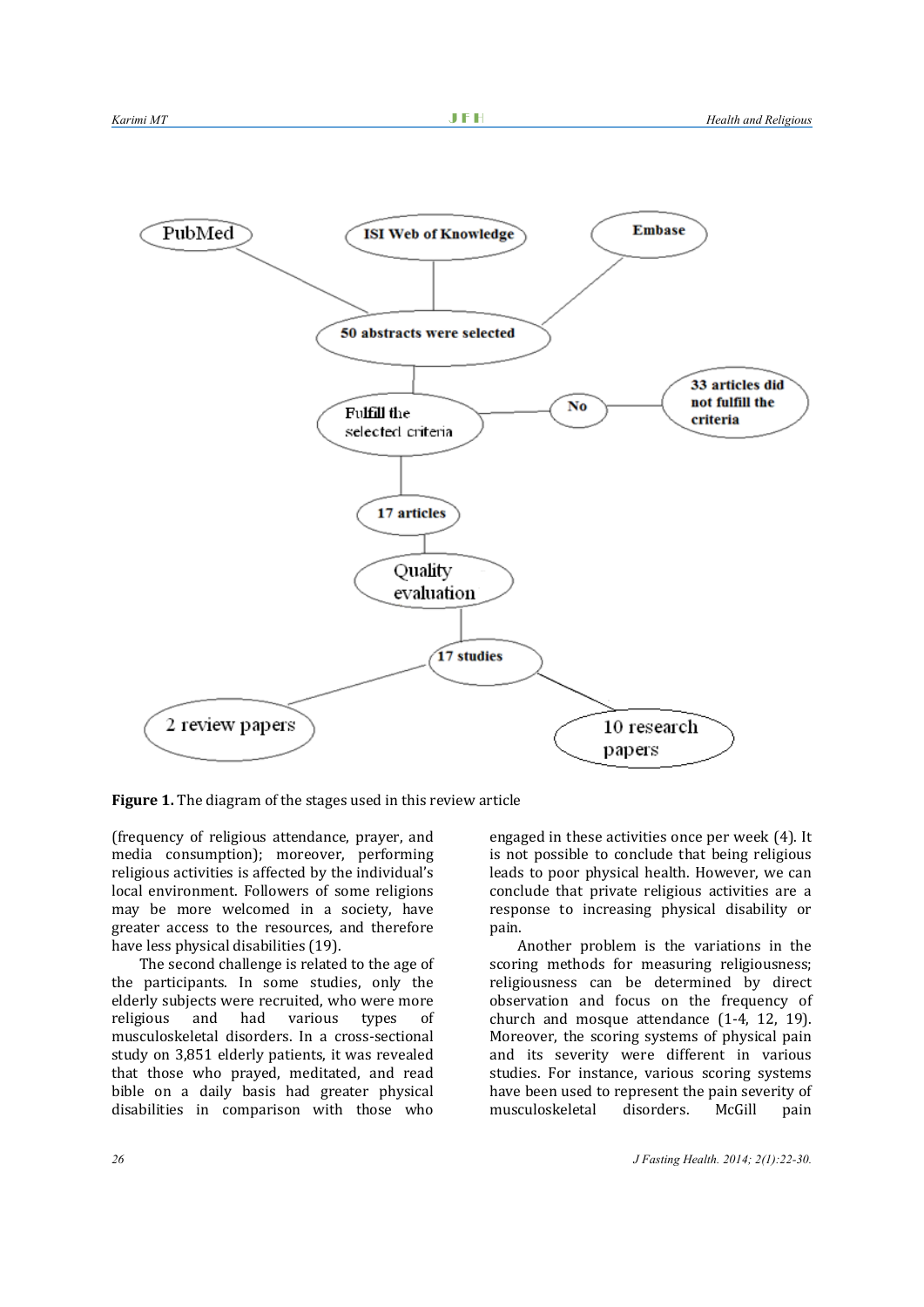

**Figure 2.** The forces applied on the body during bowing postur

questionnaire is the most commonly used scale [\(1,](#page-7-0) [4\)](#page-7-3); also, SF-MPQ, as a short form of McGill pain questionnaire, is widely used, and consists of 15 descriptors (sensory and affective) for pain description.

It should be also emphasized that pain severity varied at different times and situations; therefore, analyzing the relationship between religion and physical health is not easy. The final challenge is related to the percentage of religiousness- the amount of attendance in religious activities- in the selected populations. In most of the studies, the number of subjects was too limited and mostly included Christians, Jews, and Buddhists [\(4,](#page-7-3) [19\)](#page-8-7); for instance, in one of these studies, only one Muslim was recruited [\(1\)](#page-7-0). The religious beliefs also differ in various regions. Therefore, it is recommended that comprehensive studies be conducted in different regions to find the influence of religion on physical health.

The second group of studies focused on analyzing the effects of religious activities on physical health. In the study conducted by Abouhassan *et al*, the loading on sacroiliac joint was analyzed in bowing posture during Islamic prayer [\(7\)](#page-7-6). Muslims are required to perform their prayers at least 5 times per day, and the prayer consists of a number of movements including the bowing posture. In this position, knees are extended and the hands are placed above the knees, which apply a downwarddirected force upon the knee joints.

In the mentioned study, conducted on 33 male Muslims within the age range of 18-40 years, the moments generated by the erector spinae muscles were calculated. It was revealed that nearly 212 Nm moments were produced by these muscles to keep the trunk in the bowing posture; in addition, nearly 2,099 and 374 N-Newton- compression and anterior shear forces were produced by this muscle, respectively [\(7\)](#page-7-6). Based on the results, it was recommended that Muslims employ a new posture, which uses some degree of knee flexion during bowing position and decreases the loads.

It was concluded that bowing posture places a lot of pressure on the sacroiliac joint and is not recommended for those with low back pain. However, based on Figure 2, the body is in a static position during bowing position and is also in equilibrium.

The main forces applied on the body consist of ground reaction force, weight of the upper body and thorax, and the force of the hand, which is applied above the knee. The hand in this position acts similar to a supporting beam, which transmits the weight of the upper trunk to the lower limb, and also keeps the knee joint in an extended position. In a closed body posture, the force transmitted by the hands decreases the trunk extensor moment. If the hands are removed from the knee joints, the trunk will remain in the bowing posture by the moment produced by the trunk extensor.

The first limitation of the mentioned study was the lack of hand force measurement. Based on Figure 3, if the force transmitted through the hands was assumed to be 5% and 50% of body weight, the compression force produced by the trunk extensor would be 3449 and 850 N, respectively.

The moments produced by external force (force of the upper trunk weight) can be measured as follows [\(20\)](#page-8-8).

 $W_2 = 0.678BW = 0.678 \times 80 \times 9.81 = 532 N$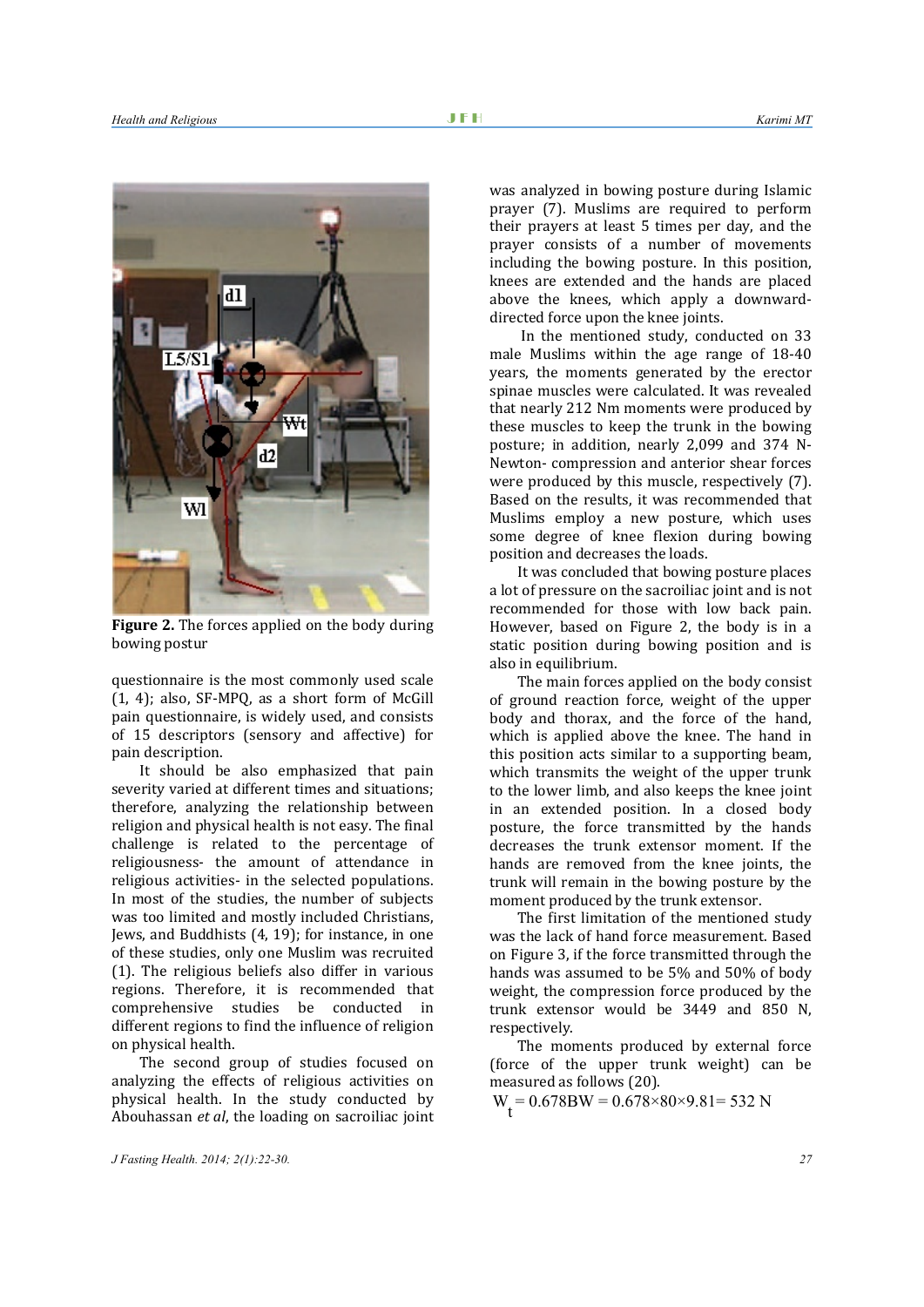

**Figure 3.** Free-body diagram of the forces applied on the body during bowing posture

Therefore, the compression force can be calculated using the following formula:  $M = W_t \times d_1$ 

 $d_1 = 0.288$  H × 0.678 = 0.351 m  $M= 0.3518 \times 532 = 186.84$  Nm

In Figure 2, d1 is the distance between the center of gravity of HAT (head, arms and trunk) and L5/S1, Wt refers to the weight of HAT, d2 is the distance between the point of the application of hand force and L5/S1, and Wl is the weight of the leg.

The magnitude of compression force applied on L5/S1 depends on the force transmitted by the hands (the effects of other forces have been ignored):

$$
M = F_{et} \times d_2
$$
  
\n $d_2 = 0.05 \text{ m}$   
\n
$$
M = 186.84 = F_{et} \times 0.05
$$
  
\n $F_{et} = \frac{186.84}{0.05} = 3736 \text{ N}$ 

Which is a compression force.

In Figure 3, Fe is the force produced by trunk extensors, Fev is the vertical component of the force produced by trunk extensors, Fet refers the transverse component of the force produced by the trunk extensor, Fh denotes the force transmitted through the hands, and Fhv is the vertical component of the force transmitted through the hands. However, some of the body weight was transmitted through the hands; therefore, a new calculation would be as follows:  $M = 186.84 = F_{et} \times 0.05 + F_{hc} \times d$ 

Fev

Fhy

Fet

Fht

Wt

$$
d_3 = 0.288H = 0.288 \times 1.8 = 0.518 m
$$
  

$$
F_{et} = \frac{186.84 - F_{hv} \times 0.518}{0.05} = \frac{186.84 - F_h \times \sin \alpha \times 0.518}{0.05}
$$

For  $\alpha$ =45 degrees and F<sub>h</sub>=5% and 25% of body weight, the magnitude of Fet would be 3448 and 2293 N, respectively.

However, if most of the trunk and upper limb weight was transmitted by hands (50% of the body weight), the compression force applied on the structure would be 850 N. Regarding the shearing force, it can be understood that the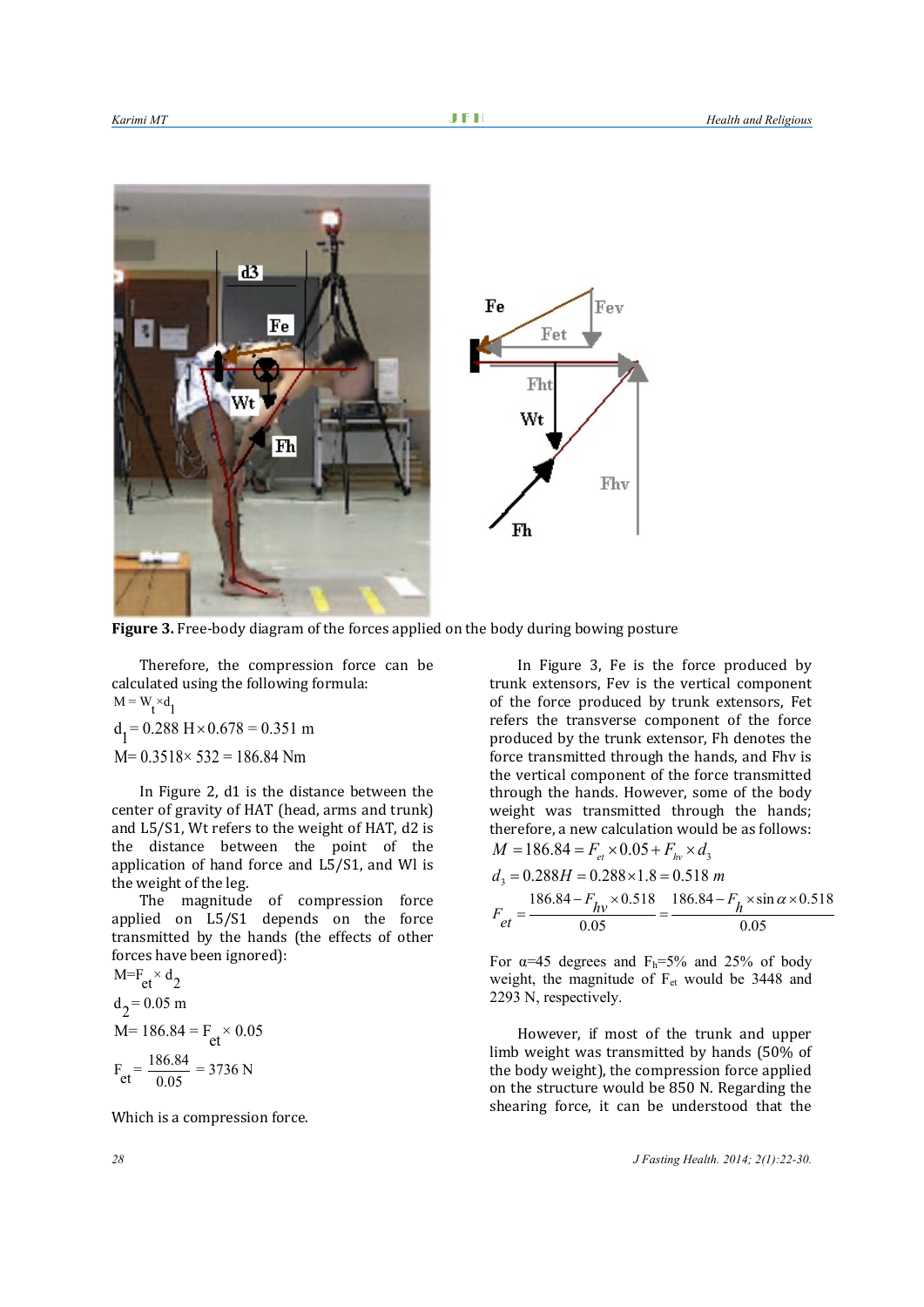magnitude of shearing force applied on L5/S1 is too little in contrast to the compression force.

The shearing force can be determined as follows (Figure 3):

Shearing force=  $F_{hv} - F_{wt} = F_h \times \cos \alpha - F_{wt}$ If  $F_h$  equals to 50% of body weight, the magnitude of shearing force would be 139.4 N.

Therefore, in the mentioned study, the effect of the force transmitted through the hands and also the angle of the shoulder joint were ignored. It is recommended that this force be measured by the use of strain gauge, and detailed calculation be conducted with the real value of this force.

## **Conclusion**

Although there are various studies on the effect of religion on physical health, it is not possible to reach a conclusion regarding the relationship between physical health and being religious. Only two studies investigated the influence of bowing posture on the loads applied on the spine during praying and the effect of fasting on postural stability. However, there are some limitations associated with these studies. Therefore, it is recommended that some studies be performed in different regions with large<br>sample sizes. Moreover, doing full sample sizes. Moreover, doing full biomechanical analysis of praying postures is recommended.

### **References**

- <span id="page-7-0"></span>1. [Rippentrop EA,](http://www.ncbi.nlm.nih.gov/pubmed?term=Rippentrop%20EA%5BAuthor%5D&cauthor=true&cauthor_uid=15979795) [Altmaier EM,](http://www.ncbi.nlm.nih.gov/pubmed?term=Altmaier%20EM%5BAuthor%5D&cauthor=true&cauthor_uid=15979795) [Chen JJ,](http://www.ncbi.nlm.nih.gov/pubmed?term=Chen%20JJ%5BAuthor%5D&cauthor=true&cauthor_uid=15979795) [Found EM,](http://www.ncbi.nlm.nih.gov/pubmed?term=Found%20EM%5BAuthor%5D&cauthor=true&cauthor_uid=15979795)  [Keffala VJ.](http://www.ncbi.nlm.nih.gov/pubmed?term=Keffala%20VJ%5BAuthor%5D&cauthor=true&cauthor_uid=15979795) The relationship between religion/ spirituality and physical health, mental health, and pain in a chronic pain population. Pain. 2005; 116(3): 311-21.
- <span id="page-7-1"></span>2. Levin JS, Vanderpool HY. Religious Factors in Physical Health and the Prevention of Illness. Prevention in Human Services. 1991; 9: 41-64.
- <span id="page-7-2"></span>3. McIntosh, D. and B. Spilka, religion and physical health: The role of personal faith and control beliefs. Research in the social sceintific study of religion, 1990. 2: p. 167-194.
- <span id="page-7-3"></span>4. Haley KC, Koenig HG, Bruchett BM. Relationship Between Private Religious Activity and Physical Functioning in Older Adults. Journal of Religion and Health. 2001; 40(2): 305-12.
- <span id="page-7-4"></span>5. Rapp SR, Rejeski WJ, Miller ME. Physical function among older adults with knee pain: the role of pain coping skills. Arthritis Care Res. 2000; 13(5):270-9.
- <span id="page-7-5"></span>6. Downs SH Black N. The feasibility of creating a for the assessment of methodological quality both of randomised and<br>non-randomised studies of health care non-randomised studies of health care interventions. J Epidemiol Community Health. 1998; 52(6): 377-84.
- <span id="page-7-6"></span>7. AbouHassan J, Milosavljevic S, Carman A. Can postural modification reduce kinetic and kinematic loading during the bowing postures of Islamic prayer? Ergonomic. 2010; 53(12): 1446- 54.
- <span id="page-7-7"></span>8. Souissi N, Chtourou H, Zouita A, Dziri C, Souissi N. Effects of Ramadan intermittent fasting on postural control in judo athletes. Biological Rhythm Research. 2012; 44(2):237-44.
- <span id="page-7-9"></span>9. [Chennaoui M,](http://www.ncbi.nlm.nih.gov/pubmed?term=Chennaoui%20M%5BAuthor%5D&cauthor=true&cauthor_uid=19767792) [Desgorces F,](http://www.ncbi.nlm.nih.gov/pubmed?term=Desgorces%20F%5BAuthor%5D&cauthor=true&cauthor_uid=19767792) [Drogou C,](http://www.ncbi.nlm.nih.gov/pubmed?term=Drogou%20C%5BAuthor%5D&cauthor=true&cauthor_uid=19767792) [Boudjemaa](http://www.ncbi.nlm.nih.gov/pubmed?term=Boudjemaa%20B%5BAuthor%5D&cauthor=true&cauthor_uid=19767792)  [B,](http://www.ncbi.nlm.nih.gov/pubmed?term=Boudjemaa%20B%5BAuthor%5D&cauthor=true&cauthor_uid=19767792) [Tomaszewski A,](http://www.ncbi.nlm.nih.gov/pubmed?term=Tomaszewski%20A%5BAuthor%5D&cauthor=true&cauthor_uid=19767792) [Depiesse F,](http://www.ncbi.nlm.nih.gov/pubmed?term=Depiesse%20F%5BAuthor%5D&cauthor=true&cauthor_uid=19767792) et al. Effects of Ramadan fasting on physical performance and<br>metabolic, hormonal, and inflammatory hormonal, and inflammatory parameters in middle-distance runners. Appl Physiol Nutr Metab. 2009; 34(4): 587-94.
- <span id="page-7-8"></span>10. [Memari AH,](http://www.ncbi.nlm.nih.gov/pubmed?term=Memari%20AH%5BAuthor%5D&cauthor=true&cauthor_uid=22375235) [Kordi R,](http://www.ncbi.nlm.nih.gov/pubmed?term=Kordi%20R%5BAuthor%5D&cauthor=true&cauthor_uid=22375235) [Panahi N,](http://www.ncbi.nlm.nih.gov/pubmed?term=Panahi%20N%5BAuthor%5D&cauthor=true&cauthor_uid=22375235) [Nikookar LR,](http://www.ncbi.nlm.nih.gov/pubmed?term=Nikookar%20LR%5BAuthor%5D&cauthor=true&cauthor_uid=22375235)  [Abdollahi M,](http://www.ncbi.nlm.nih.gov/pubmed?term=Abdollahi%20M%5BAuthor%5D&cauthor=true&cauthor_uid=22375235) [Akbarnejad A.](http://www.ncbi.nlm.nih.gov/pubmed?term=Akbarnejad%20A%5BAuthor%5D&cauthor=true&cauthor_uid=22375235) Effect of ramadan fasting on body composition and physical performance in female athletes. Asian J Sports Med. 2011; 2(3): 161-6.
- <span id="page-7-10"></span>11. [Zerguini Y,](http://www.ncbi.nlm.nih.gov/pubmed?term=Zerguini%20Y%5BAuthor%5D&cauthor=true&cauthor_uid=19085447) [Dvorak J,](http://www.ncbi.nlm.nih.gov/pubmed?term=Dvorak%20J%5BAuthor%5D&cauthor=true&cauthor_uid=19085447) [Maughan RJ,](http://www.ncbi.nlm.nih.gov/pubmed?term=Maughan%20RJ%5BAuthor%5D&cauthor=true&cauthor_uid=19085447) [Leiper JB,](http://www.ncbi.nlm.nih.gov/pubmed?term=Leiper%20JB%5BAuthor%5D&cauthor=true&cauthor_uid=19085447)  [Bartagi Z,](http://www.ncbi.nlm.nih.gov/pubmed?term=Bartagi%20Z%5BAuthor%5D&cauthor=true&cauthor_uid=19085447) [Kirkendall DT,](http://www.ncbi.nlm.nih.gov/pubmed?term=Kirkendall%20DT%5BAuthor%5D&cauthor=true&cauthor_uid=19085447) et al. Influence of<br>Ramadan fasting on physiological and Ramadan fasting on physiological performance variables in football players: summary of the F-MARC 2006 Ramadan fasting study. [J Sports Sci.](http://www.ncbi.nlm.nih.gov/pubmed/19085447) 2008; 26 Suppl 3:S3-6.
- <span id="page-7-12"></span>12. [Koenig HG,](http://www.ncbi.nlm.nih.gov/pubmed?term=Koenig%20HG%5BAuthor%5D&cauthor=true&cauthor_uid=15066070) [George LK,](http://www.ncbi.nlm.nih.gov/pubmed?term=George%20LK%5BAuthor%5D&cauthor=true&cauthor_uid=15066070) [Titus P.](http://www.ncbi.nlm.nih.gov/pubmed?term=Titus%20P%5BAuthor%5D&cauthor=true&cauthor_uid=15066070) Religion, spirituality, and health in medically ill hospitalized older patients. J Am Geriatr Soc. 2004; 52(4): 554-62.
- <span id="page-7-11"></span>13. [Chtourou H,](http://www.ncbi.nlm.nih.gov/pubmed?term=Chtourou%20H%5BAuthor%5D&cauthor=true&cauthor_uid=22375237) [Hammouda O,](http://www.ncbi.nlm.nih.gov/pubmed?term=Hammouda%20O%5BAuthor%5D&cauthor=true&cauthor_uid=22375237) [Souissi H,](http://www.ncbi.nlm.nih.gov/pubmed?term=Souissi%20H%5BAuthor%5D&cauthor=true&cauthor_uid=22375237) [Chamari K,](http://www.ncbi.nlm.nih.gov/pubmed?term=Chamari%20K%5BAuthor%5D&cauthor=true&cauthor_uid=22375237)  [Chaouachi A,](http://www.ncbi.nlm.nih.gov/pubmed?term=Chaouachi%20A%5BAuthor%5D&cauthor=true&cauthor_uid=22375237) [Souissi N.](http://www.ncbi.nlm.nih.gov/pubmed?term=Souissi%20N%5BAuthor%5D&cauthor=true&cauthor_uid=22375237) The effect of ramadan fasting on physical performances, mood state and perceived exertion in young footballers. Asian J Sports Med. 2011; 2(3): 177-85.
- <span id="page-7-13"></span>14. [Chaouachi A,](http://www.ncbi.nlm.nih.gov/pubmed?term=Chaouachi%20A%5BAuthor%5D&cauthor=true&cauthor_uid=20029094) [Leiper JB,](http://www.ncbi.nlm.nih.gov/pubmed?term=Leiper%20JB%5BAuthor%5D&cauthor=true&cauthor_uid=20029094) [Souissi N,](http://www.ncbi.nlm.nih.gov/pubmed?term=Souissi%20N%5BAuthor%5D&cauthor=true&cauthor_uid=20029094) [Coutts](http://www.ncbi.nlm.nih.gov/pubmed?term=Coutts%20AJ%5BAuthor%5D&cauthor=true&cauthor_uid=20029094)  [AJ,](http://www.ncbi.nlm.nih.gov/pubmed?term=Coutts%20AJ%5BAuthor%5D&cauthor=true&cauthor_uid=20029094) [Chamari K.](http://www.ncbi.nlm.nih.gov/pubmed?term=Chamari%20K%5BAuthor%5D&cauthor=true&cauthor_uid=20029094) Effects of Ramadan intermittent fasting on sports performance and training: a review. [Int J Sports Physiol Perform.](http://www.ncbi.nlm.nih.gov/pubmed/20029094) 2009; 4(4): 419-34.
- 15. [Chaouachi A,](http://www.ncbi.nlm.nih.gov/pubmed?term=Chaouachi%20A%5BAuthor%5D&cauthor=true&cauthor_uid=22738880) [Leiper JB,](http://www.ncbi.nlm.nih.gov/pubmed?term=Leiper%20JB%5BAuthor%5D&cauthor=true&cauthor_uid=22738880) [Chtourou H,](http://www.ncbi.nlm.nih.gov/pubmed?term=Chtourou%20H%5BAuthor%5D&cauthor=true&cauthor_uid=22738880) [Aziz AR,](http://www.ncbi.nlm.nih.gov/pubmed?term=Aziz%20AR%5BAuthor%5D&cauthor=true&cauthor_uid=22738880)  [Chamari K.](http://www.ncbi.nlm.nih.gov/pubmed?term=Chamari%20K%5BAuthor%5D&cauthor=true&cauthor_uid=22738880) The effects of Ramadan intermittent fasting on a thletic performance: performance: Recommendations for the maintenance of physical fitness. [J Sports Sci.](http://www.ncbi.nlm.nih.gov/pubmed/22738880) 2012; 30 Suppl 1:S53-73.
- <span id="page-7-14"></span>16. [Hytönen M,](http://www.ncbi.nlm.nih.gov/pubmed?term=Hyt%C3%B6nen%20M%5BAuthor%5D&cauthor=true&cauthor_uid=8475724) [Pyykkö I,](http://www.ncbi.nlm.nih.gov/pubmed?term=Pyykk%C3%B6%20I%5BAuthor%5D&cauthor=true&cauthor_uid=8475724) [Aalto H,](http://www.ncbi.nlm.nih.gov/pubmed?term=Aalto%20H%5BAuthor%5D&cauthor=true&cauthor_uid=8475724) [Starck J.](http://www.ncbi.nlm.nih.gov/pubmed?term=Starck%20J%5BAuthor%5D&cauthor=true&cauthor_uid=8475724) Postural control and age. Acta oto-Laryngologica. 1993; 113: 119-22.

*J Fasting Health. 2014; 2(1):22-30. 29*